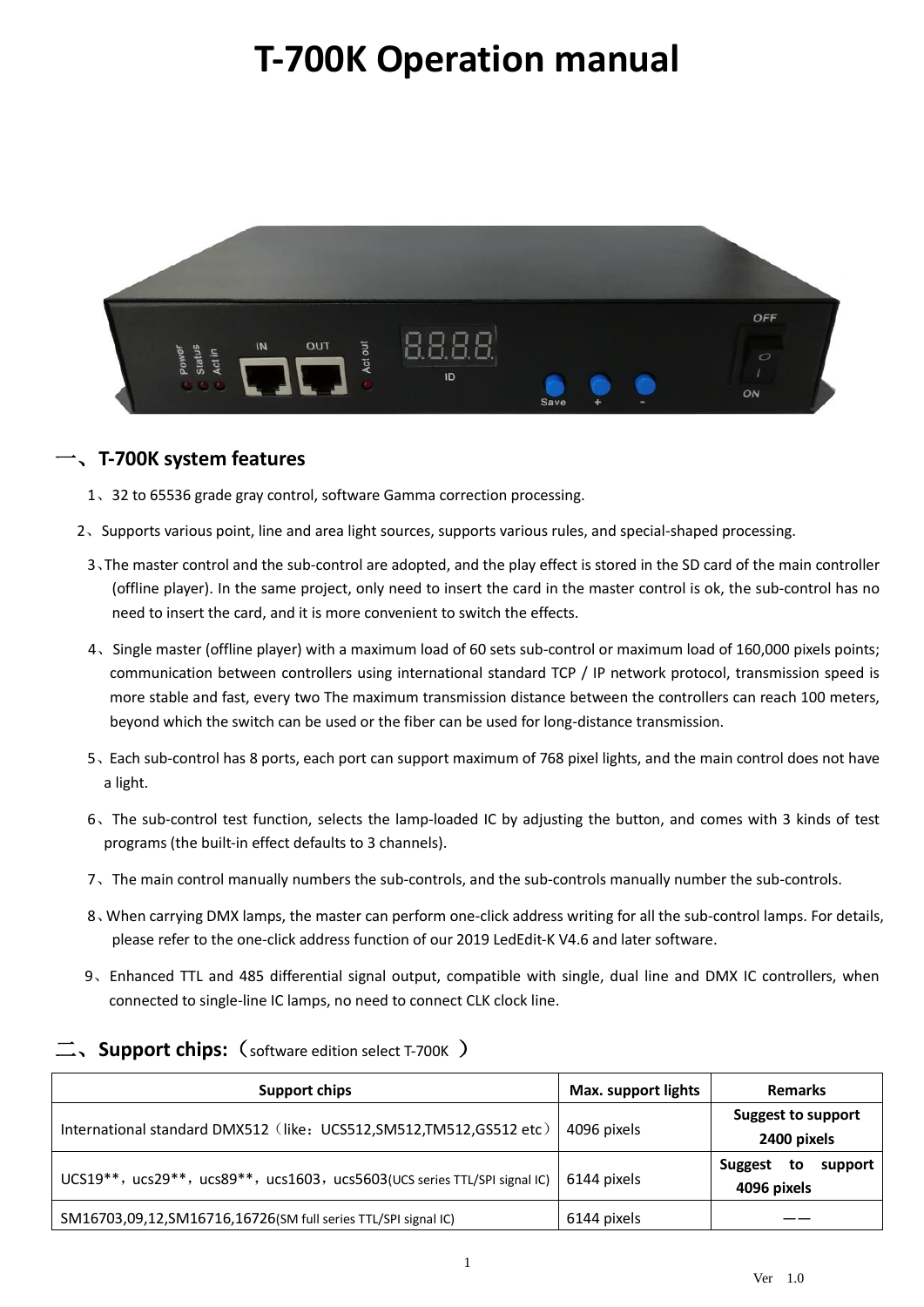| TM18** series, TM19** series             | 6144 pixels |  |
|------------------------------------------|-------------|--|
| WS28**(WS full series TTL/SPI signal IC) | 6144 pixels |  |
| GS8205,8206,8208                         | 6144 pixels |  |
| P9813,9823,9883                          | 6144 pixels |  |
| APA102                                   | 6144 pixels |  |
| SK6812                                   | 6144 pixels |  |
| MY9231                                   | 6144 pixels |  |
| GW6205                                   | 6144 pixels |  |
| <b>INK1003</b>                           | 6144 pixels |  |
| LX1003,1103,1203 etc                     | 6144 pixels |  |
|                                          |             |  |

Remarks: More ICs are not listed one by one. For details, please refer to the on-board chip of LEDEdit software of the host computer, or consult our sales, technicians.

# 三、**Product schematic diagram**



| 1. Power indicator            | 2. Status indicator        | input indicator<br>3. Cascad | 4. Cascad input network<br>port |  |
|-------------------------------|----------------------------|------------------------------|---------------------------------|--|
| 5. Cascad output network port | 6. Cascad output indicator | 7. Four digital screen       | 8. SAVE button                  |  |
| 9. Digital $+$                | 10. Digital -              | 11. Power switch             | 12. Power socket                |  |
| 13. Signal output OUT 1-8     |                            |                              |                                 |  |

# 四、**Indicator and buttons definition**

#### **1. Indicators**

| Power                                                               | Power indicator (Always on after power on)                  |  |
|---------------------------------------------------------------------|-------------------------------------------------------------|--|
| <b>Status</b>                                                       | Status light (off during normal operation)                  |  |
| Cascaded signal input (strobe when there is signal input)<br>Act in |                                                             |  |
| Act out                                                             | Cascaded signal output (strobe when there is signal output) |  |

#### **2. Cascaded signal input and output port**

|    | Cascaded signal               | <b>Remarks</b>                       |  |  |
|----|-------------------------------|--------------------------------------|--|--|
| IN | Cascaded signal input network | The upper output is connected to the |  |  |
|    | port                          | controller IN;                       |  |  |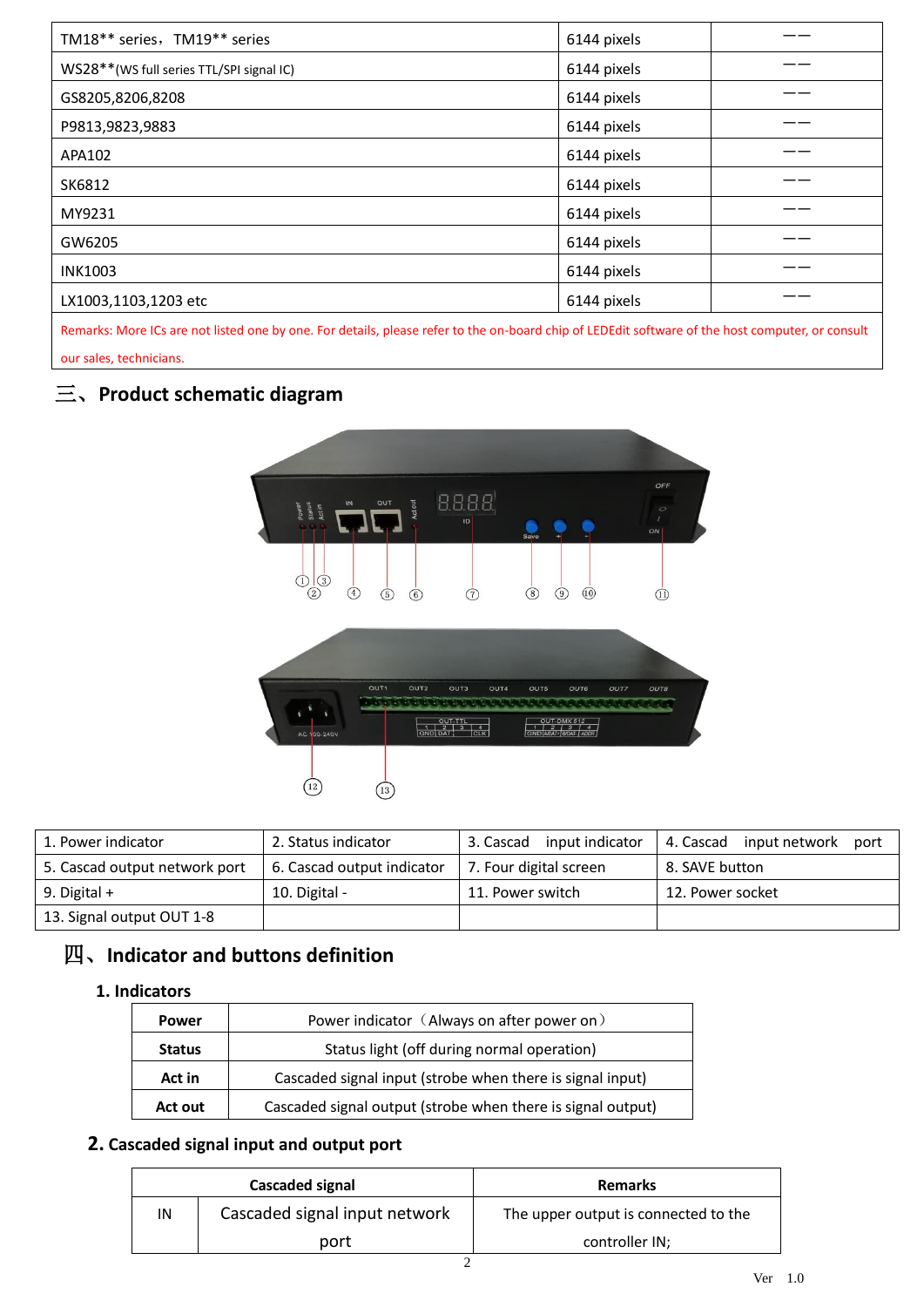| OUT | Cascaded signal output network | Controller OUT is connected to the next |  |  |
|-----|--------------------------------|-----------------------------------------|--|--|
|     | port                           | level controller                        |  |  |

# **3. Signal output port**

| Signal output (TTL/SPI signal) |       | Signal ouput (DMX512 signal)        |                 |  |
|--------------------------------|-------|-------------------------------------|-----------------|--|
| GND(Negative)<br>GND           |       | GND                                 | GND(Negative)   |  |
| DAT                            | Data  | $A/DAT+$                            | Signal positive |  |
| <b>CLK</b>                     | Clock | B/DAT-                              | Signal negative |  |
|                                |       | Address writing line<br><b>ADDR</b> |                 |  |

## **4. Button function**

|             | <b>SAVE button</b> | + Numerical plus | <b>Numerical</b><br>$\overline{\phantom{a}}$ | <b>Remarks</b>                             |
|-------------|--------------------|------------------|----------------------------------------------|--------------------------------------------|
|             |                    |                  | subtraction                                  |                                            |
| Normal mode |                    |                  |                                              | Normally boot into normal mode, the        |
|             |                    |                  |                                              | button has no effect                       |
| Numbering   | Number start       | Digital plus     | Digital subtraction                          | Press "-" to power on, enter the numbering |
| mode        | button             |                  |                                              | mode                                       |
| Test mode   | Chip selection     | Mode selection   | Speed                                        | Press "SAVE" to boot and enter test mode   |

# **5. Display definition**:

| <b>Display</b> | <b>Definition</b>                                                                                      |                                                                                                                                                           |  |  |
|----------------|--------------------------------------------------------------------------------------------------------|-----------------------------------------------------------------------------------------------------------------------------------------------------------|--|--|
|                | <b>C</b> 01 (Number manually programmed)<br><b>Regular mode</b><br>C: manual number 01: number 1       |                                                                                                                                                           |  |  |
| ID             | <b>A</b> 01 (Number automaticlly programmed)<br><b>Regular mode</b><br>A:automatic number 01: number 1 |                                                                                                                                                           |  |  |
| ID             | <b>Test mode</b>                                                                                       | 1114<br>Digital first place: chip code (1-5)<br>Digital first place: test procedure (1-3)<br>The last two digits of the digital: playback<br>speed (1-16) |  |  |

# 五、**Wiring diagram**

**1. Single mater control offline**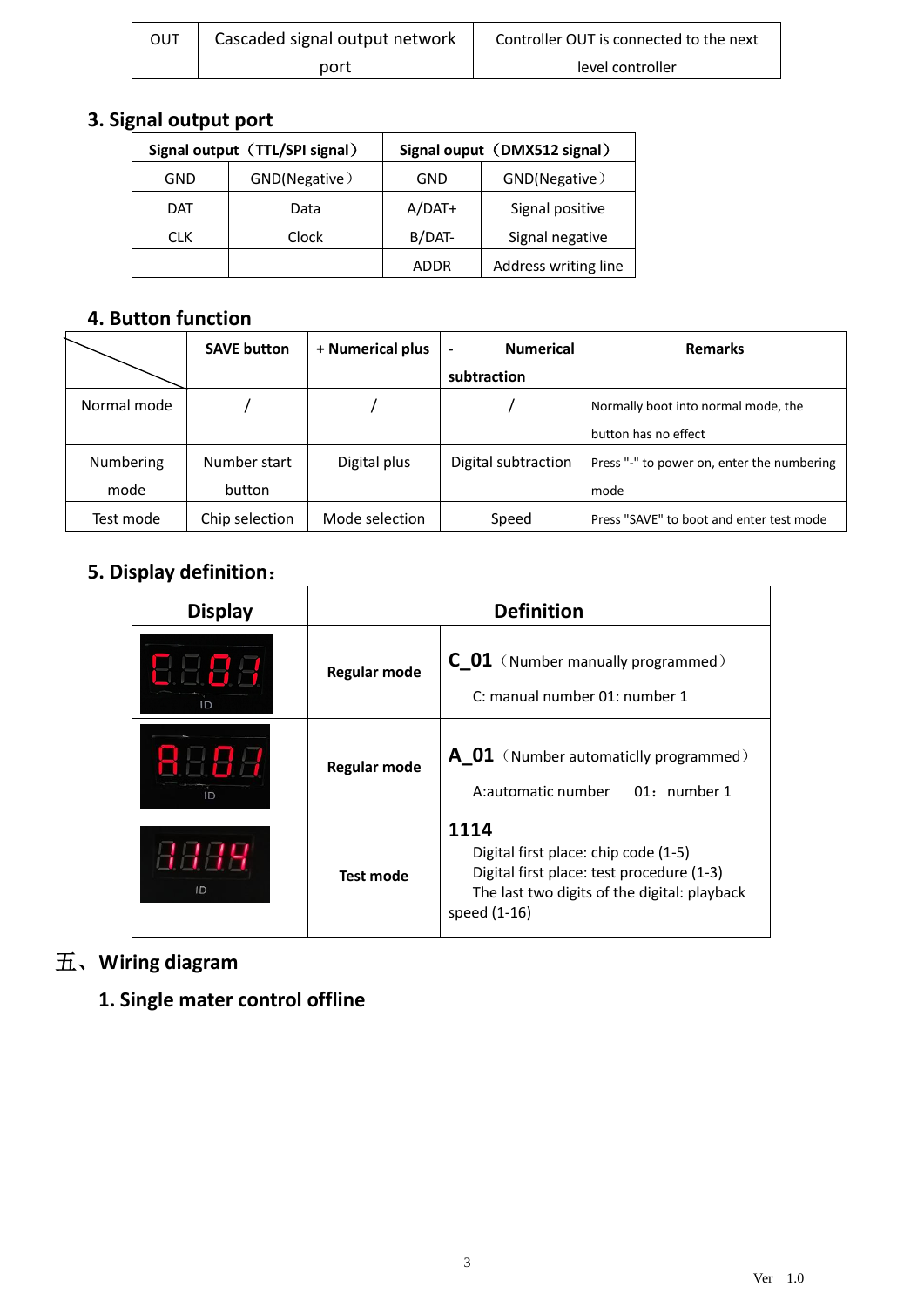

## **2. Multiple master control wireless cascades**





## **3. Controller signal output port wiring diagram**



**③**. DMX512 single line signal line wiring diagram **④**. DMX512 differential signal line wiring diagram

**①.** Conventional luminaire wiring diagram **②**. DMX512 differential signal line wiring diagram

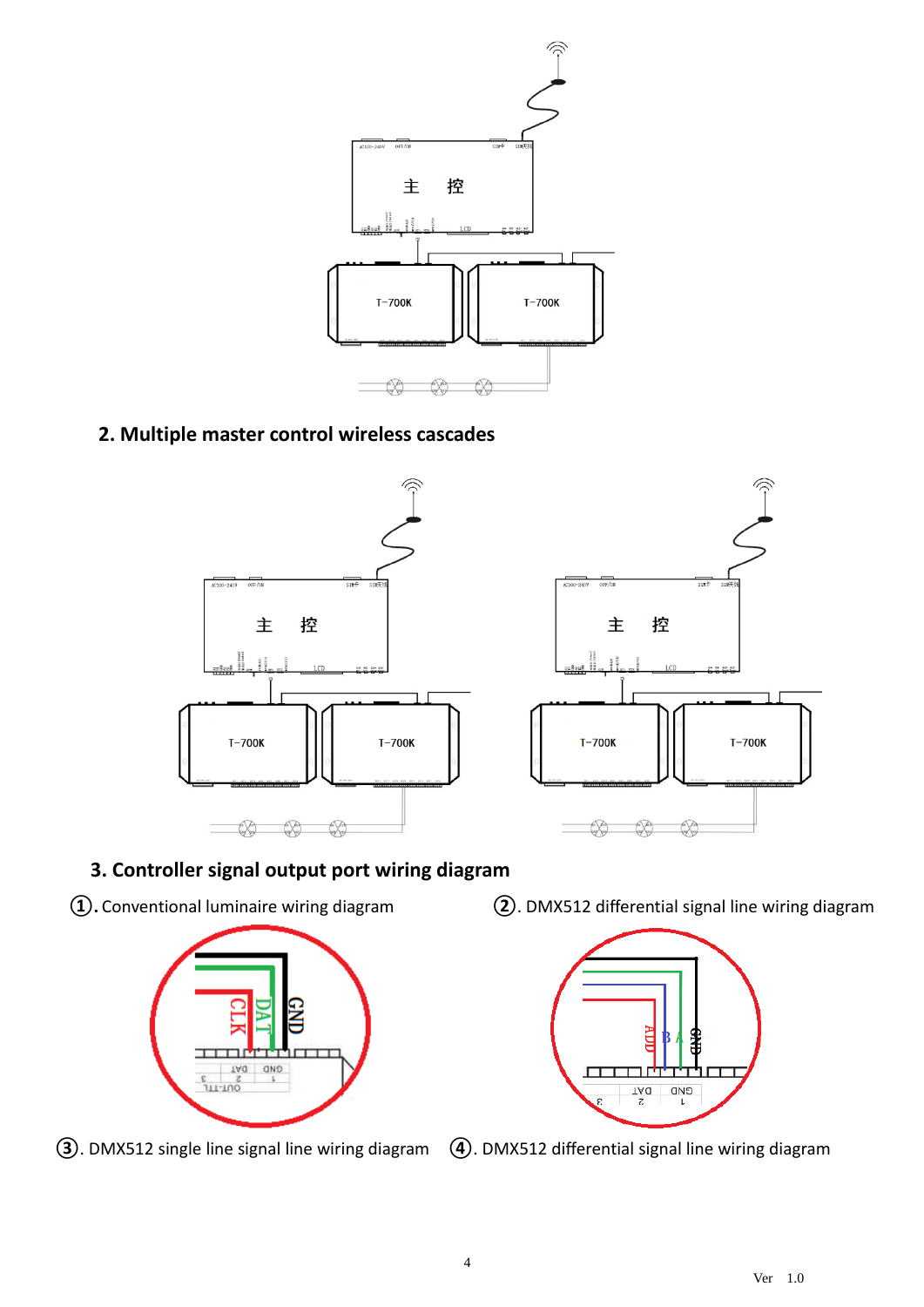



## 六、**Controller number (master operation)**

The main control and the sub-control are connected through the network cable (using the international standard TCP/IP network protocol, and the network cable is 568B through).

1. The master presses the "SPEED-/Speed-" button to turn it on, and the "MODE" button adjusts the arrow to select "Set Slave ID". As shown in the figure:



2. Press "SET" to enter the numbering page, "Speed+/SPEED+" button and "Speed-/SPEED-" button to adjust the number of the starting sub-control, as shown below:



3. After completing the number setting, press the "SET/Save" button to start the numbering.



4. The first step of the controller number is to automatically count the number of sub-controls. The display "Write OK: 003" (take 3 sub-control numbers as an example)



5. The number is completed, the main control display: as shown in the figure "Write Num: 003" number of 3 units

"Last ID: 003" Last No. 3



T-700K sub-control display:



5

The first set A-01 The second set A-02 The third set A-03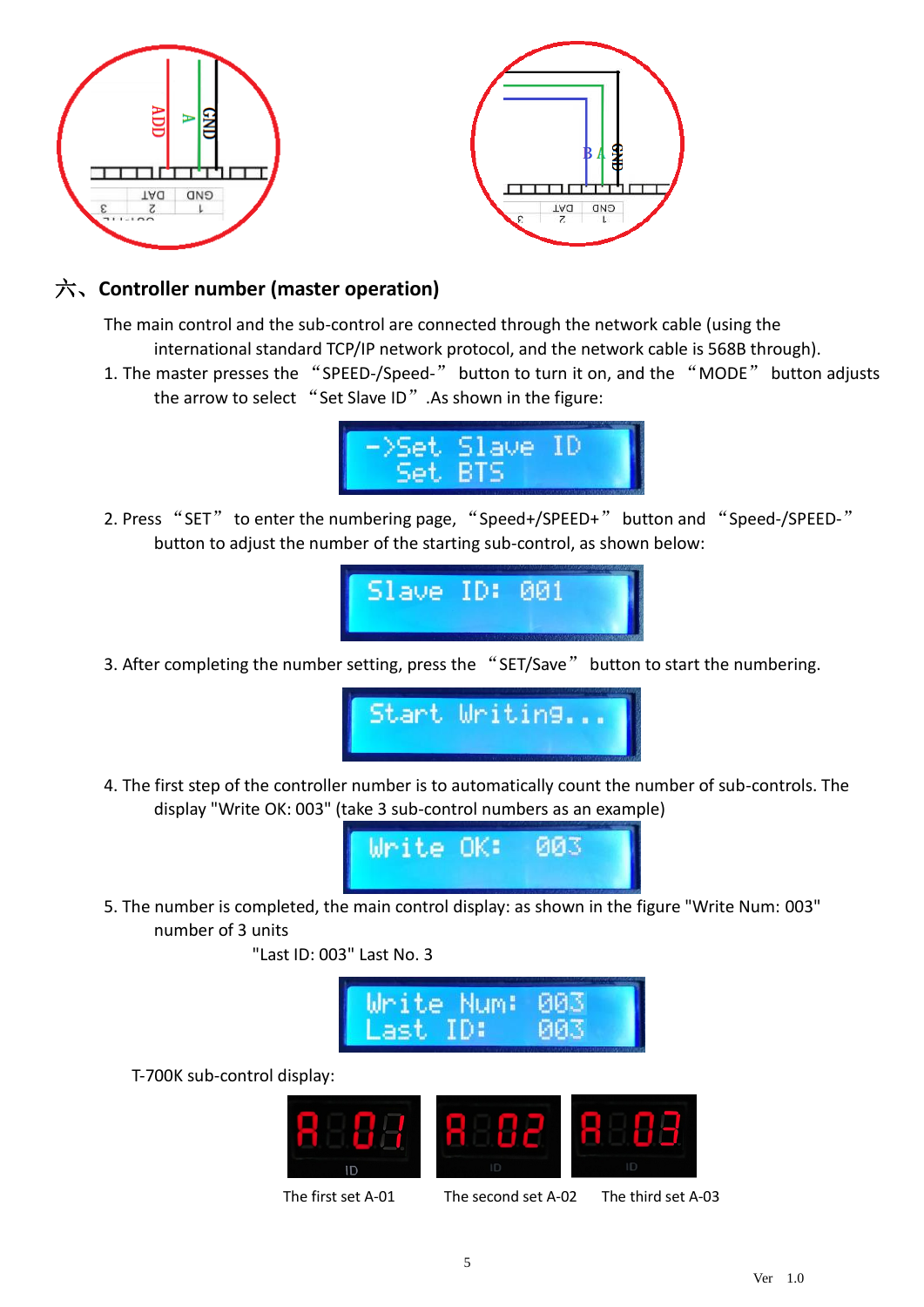6. Check the sub-control number. If you need to re-number, press and hold the "Speed-/SPEED-" button to restart the number. If you do not need to re-number, press any button----the master restarts and returns to the play mode; T-700K The sub-control is in the normal mode.



**Note 1: When the controller is numbered, the level network port must be connected in strict accordance with the controller silkscreen prompt (IN/OUT); the maximum number of sub-control numbers is 60.**

## 七、**Controller number (T-700K sub-control terminal operation)**

The sub-control and sub-control are connected through the network cable (using the international standard

TCP/IP network protocol, the network cable is 568B straight)。

**1.** The first controller presses the "-" button to release the controller, and enters the manual coding mode. The display shows: As shown in Figure C0 01, the current number of the controller is No. 1, press "+" and " $-$ " to adjust the number.



**2.** After the number adjustment is completed, press the "SAVE" button to start the number and display:  $-0$  - 0



**3.** During the numbering process, the controller detects the number of controllers (the number of connected controllers), and displays: as shown in Figure C003, a total of three controllers are detected.



**4.** After completing the numbering, the first controller displays: As shown in Fig. 03 03, the first two digits 03 indicate that a total of three controllers have completed the numbering; the last two digits of 03 indicate that the last controller number is number 3.



T-700K sub-control display: A\_02 A means the number is automatically generated; 02 means the controller number is 2



The second set **A-02** The third set **A-03**

**5.** Check whether the controller numbers are correct and need to be renumbered. Then the first controller presses the "—" button to return to the manual numbering; the end number presses the button (any button can be used) to exit and returns to the normal playback mode.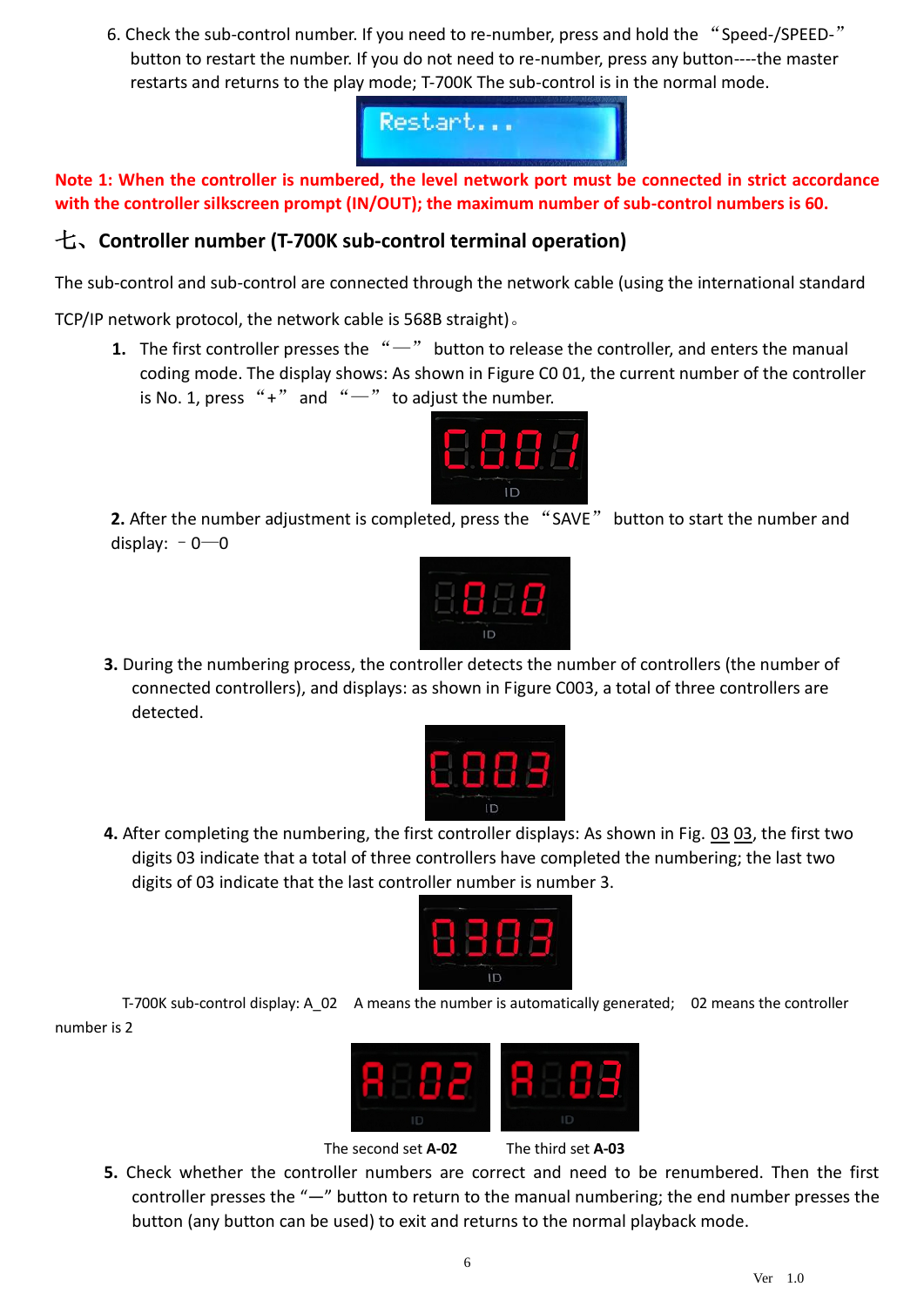

Note: When the controller is numbered, the level networking ports must be connected in strict accordance with the controller silkscreen prompt (IN/OUT); the maximum number is 60.

# 八、**Lamp test**

**1.** Press and hold the "SAVE" button to unlock the controller, and the controller will run the built-in effect (the built-in effect defaults to the 3-channel luminaire). Display as shown



①Digital first place: chip code; ②Digital second place: test results; ③The last two digits of the digital: playback speed

**2.** Press the "SAVE" button to switch the chip code (1-3)

| Chip code | Chip mode                                              |  |  |  |
|-----------|--------------------------------------------------------|--|--|--|
|           | International standard DMX512IC (such as:              |  |  |  |
|           | UCS512, SM512, TM512, GS512 etc)                       |  |  |  |
|           | 1903 serial of the same protocol, breakpoint resume IC |  |  |  |
| ્ર        | DMX512 500K(high speed)IC                              |  |  |  |

**3.** Press the "+" button to switch the test effect (1-3)

| <b>Effect code</b> | <b>Effect content</b>                            |  |  |
|--------------------|--------------------------------------------------|--|--|
|                    | 红绿蓝白灭跳变 Red, green, blue ,white, off jump change |  |  |
|                    | 红绿蓝白灭渐变 Red, green, blue ,white, off gradient    |  |  |
|                    | Red, green, blue, white, off overall scan        |  |  |

**4**. Press the "-" button to switch the playback speed (speed switch 1-16-1, that is, level 16 and speed 1)

| <b>Speed</b> | Frame/second | <b>Speed</b> | Frame/second | <b>Speed</b> | Frame/second | <b>Speed</b> | Frame/second |
|--------------|--------------|--------------|--------------|--------------|--------------|--------------|--------------|
|              | 4 frame      |              | 8 frame      | 9            | 14 frame     | 13           | 23 frame     |
|              | 5 frame      | 6            | 9 frame      | 10           | 16 frame     | 14           | 25 frame     |
|              | 6 frame      |              | 10 frame     | 11           | 18 frame     | 15           | 27 frame     |
| 4            | 7 frame      | 8            | 12 frame     | 12           | 20 frame     | 16           | 30 frame     |

**5.** After the test is finished, shut down and restart the controller to return to normal mode.